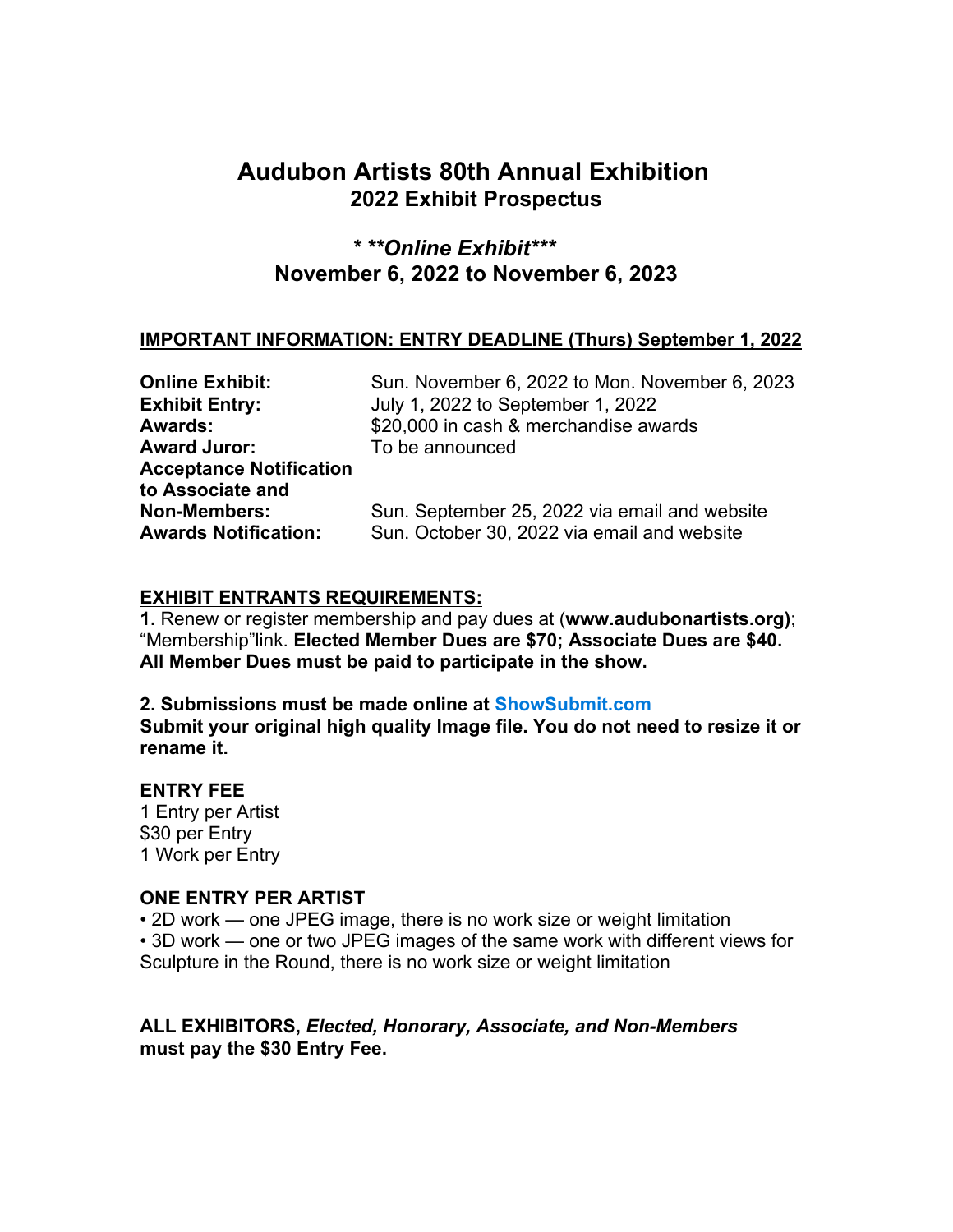### **3. Elected and Honorary Members are Jury Free**

\* Elected members are subject to jury if the entry is not in their designated medium category.

# **PLEASE READ THE FOLLOWING REQUIREMENTS CAREFULLY**

**ELIGIBLE ARTISTS: Associate, Elected, Honorary, and Non-Members**

### **REQUIREMENTS FOR ENTRY;**

**\* All dues and arrears must be paid by September 1st.**

\* Any entry received after **Sept.1, 2022** will not be processed.

- **\* This is an Elected, Honorary, Associate, and Non-Members show**. \* Entries from NEW ASSOCIATE MEMBERS are welcome.
- 

**\* All artist entrants must reside in the USA.**

#### **ELIGIBLE WORK: Six Medium Categories**

- Aquamedia Collage and Mixed Media Graphics
- Oils/Acrylics Pastels Pastels Sculpture

### **All work by the artist must be original, created within the last 5 years, and not previously exhibited in any Audubon Artists Exhibit.**

Computer generated art, photography or class work will not be accepted. **No digital artwork.**

All work must be for sale (No NFS or POR) and priced realistically.

**No Commission will be taken by Audubon Artists Inc. on any sale for the 2022 One Year Online Exhibition. Any communication on selling work on this Online Exhibition must be handled by the Artist/Seller and the Buyer. Audubon Artists Inc. will not be involved. The Artists' email address will appear below their work if agreed to in the ShowSubmit Entry Form.**

Any work not meeting Audubon quality standards will not be accepted. Jurors' decisions are final, and acceptance into the exhibit is not guaranteed. **All fees are non-refundable.**